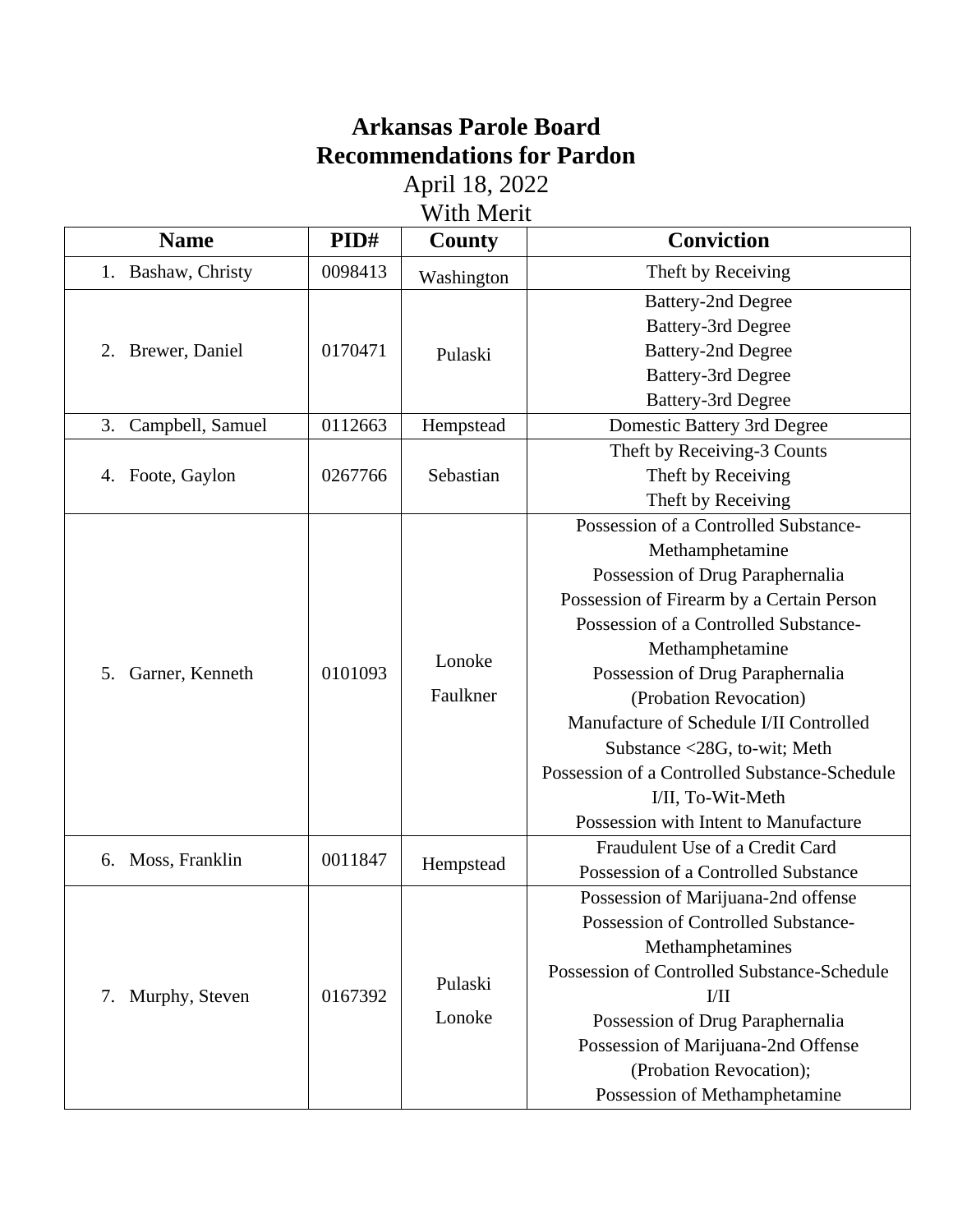|         |         | Possession of Drug Paraphernalia              |
|---------|---------|-----------------------------------------------|
|         |         | Possession of Methamphetamine                 |
|         |         | Possession of Controlled Substance-           |
|         |         | Methamphetamine                               |
|         |         | Driving while license cancelled-suspended or  |
|         |         | revoked                                       |
|         |         | <b>Insurance Required-Minimum Coverage</b>    |
|         |         | Improper use of registration                  |
|         |         | Possession of Controlled Substance-           |
|         |         | Methamphetamines                              |
|         |         | Possession of Controlled Substance-Schedule   |
|         |         | I/II.                                         |
|         |         | Possession of Drug Paraphernalia (Revocation) |
| 0013138 | Greene  | <b>Burglary</b>                               |
|         |         | Theft                                         |
|         |         | <b>Burglary</b>                               |
|         |         | <b>Burglary</b>                               |
|         |         | <b>Break and Entering</b>                     |
|         |         | <b>Burglary</b>                               |
|         |         | Theft                                         |
|         |         | Domestic Battery 3rd Degree                   |
| 0382190 | Boone   | Violation of Protection Order                 |
| 0023546 | Jackson | Forgery 2nd Degree                            |
|         |         | Possession of Cocaine                         |
|         |         | Felon in Possession of Firearm                |
|         |         |                                               |

#### **Arkansas Parole Board Recommendations for Pardon** April 18, 2022 With Merit-Without Firearms Rights

| <b>Name</b>          | PID#    | <b>County</b>        | <b>Conviction</b>           |
|----------------------|---------|----------------------|-----------------------------|
| 11. Rogers, Kimberly | 1707561 | Cleveland<br>Pulaski | Theft of Property           |
|                      |         |                      | Robbery                     |
|                      |         |                      | <b>Residential Burglary</b> |
|                      |         |                      | Theft of Property           |
|                      |         |                      | Forgery-2nd Degree          |
|                      |         |                      | Forgery-2nd Degree-2 counts |
|                      |         |                      | Forgery-2nd Degree          |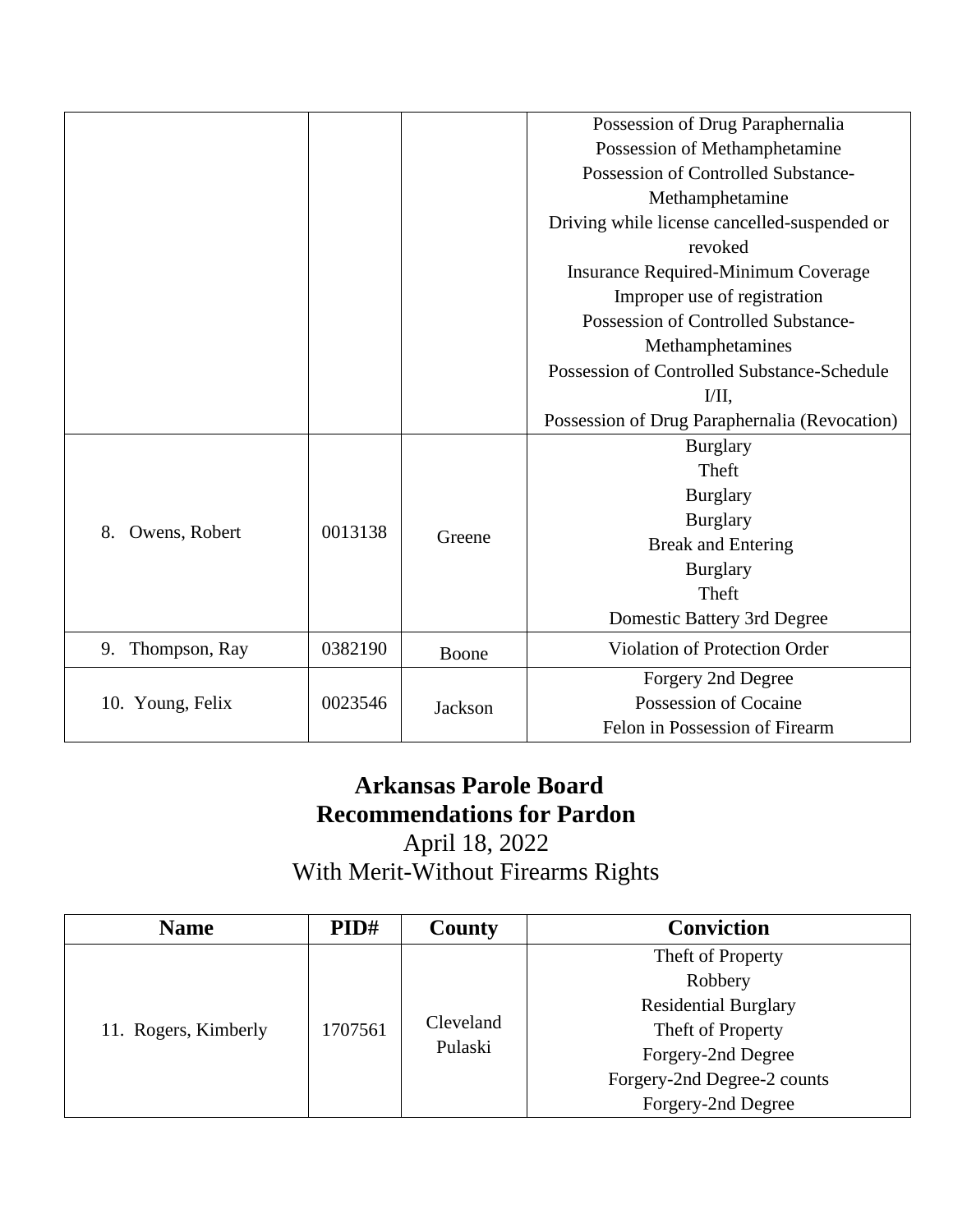# **Arkansas Parole Board Recommendations for Pardon**

April 18, 2022 Without Merit

| <b>Name</b>             | PID#    | County                | <b>Conviction</b>                            |
|-------------------------|---------|-----------------------|----------------------------------------------|
| 12. Causey, Brannon     | 0224833 | Garland               | <b>Battery-3rd Degree</b>                    |
|                         |         |                       | <b>Battery-2nd Degree</b>                    |
|                         |         |                       | Possession of Controlled Subs-Cocaine        |
| 13. Garrett, Patricia   | 0183277 | White                 | Possession of Controlled Subs-Crack          |
|                         |         |                       | Cocaine (Probation Revocation)               |
|                         |         |                       | Possession of Controlled Substance-          |
|                         |         |                       | Cocaine                                      |
|                         |         |                       | Possession of Drug Paraphernalia             |
|                         |         |                       | Possession of a Controlled Substance-        |
|                         |         | Craighead             | Methamphetamine                              |
| 14. Haff, Nick          | 0017545 | Logan                 | Possession of Drug Paraphernalia with        |
|                         |         | Sharp                 | Intent to Manufacture-Methamphetamine        |
|                         |         | Greene                | Possession of Methamphetamine with           |
|                         |         |                       | Intent to Deliver                            |
|                         |         |                       | Furnishing Prohibited Articles (Attempt)     |
|                         |         |                       | Possession of a Controlled Substance-        |
|                         |         |                       | Methamphetamine                              |
| 15. Haynes, Sharon      | 0129282 | Miller                | Violation of Omnibus DWI Act-4th             |
|                         |         |                       | Offense                                      |
| 16. Jackson, Deril      | 0233652 | Desha                 | Battery-2nd Degree;                          |
|                         |         |                       | Battery-2nd Degree (Probation                |
|                         |         |                       | Revocation)                                  |
|                         |         |                       | <b>Breaking And Entering</b>                 |
|                         |         |                       | Theft of Property >= $$1,000 < $5,000$       |
| 17. Penton, Jordan      | 0348394 | Dallas                | Internet Stalking of a Child                 |
| 18. Reynolds, Nichole   | 0284993 | Yell                  | Theft of Property > $\le$ \$5,000 < \$25,000 |
|                         |         |                       | Theft by Receiving                           |
| 19. Valencia, Jr., John | 0027182 | Crawford<br>Sebastian | Theft Of Property                            |
|                         |         |                       | Theft By Receiving                           |
|                         |         |                       | Possession of Drug Paraphernalia             |
|                         |         |                       | Driving While intoxicated, 1st Offense       |